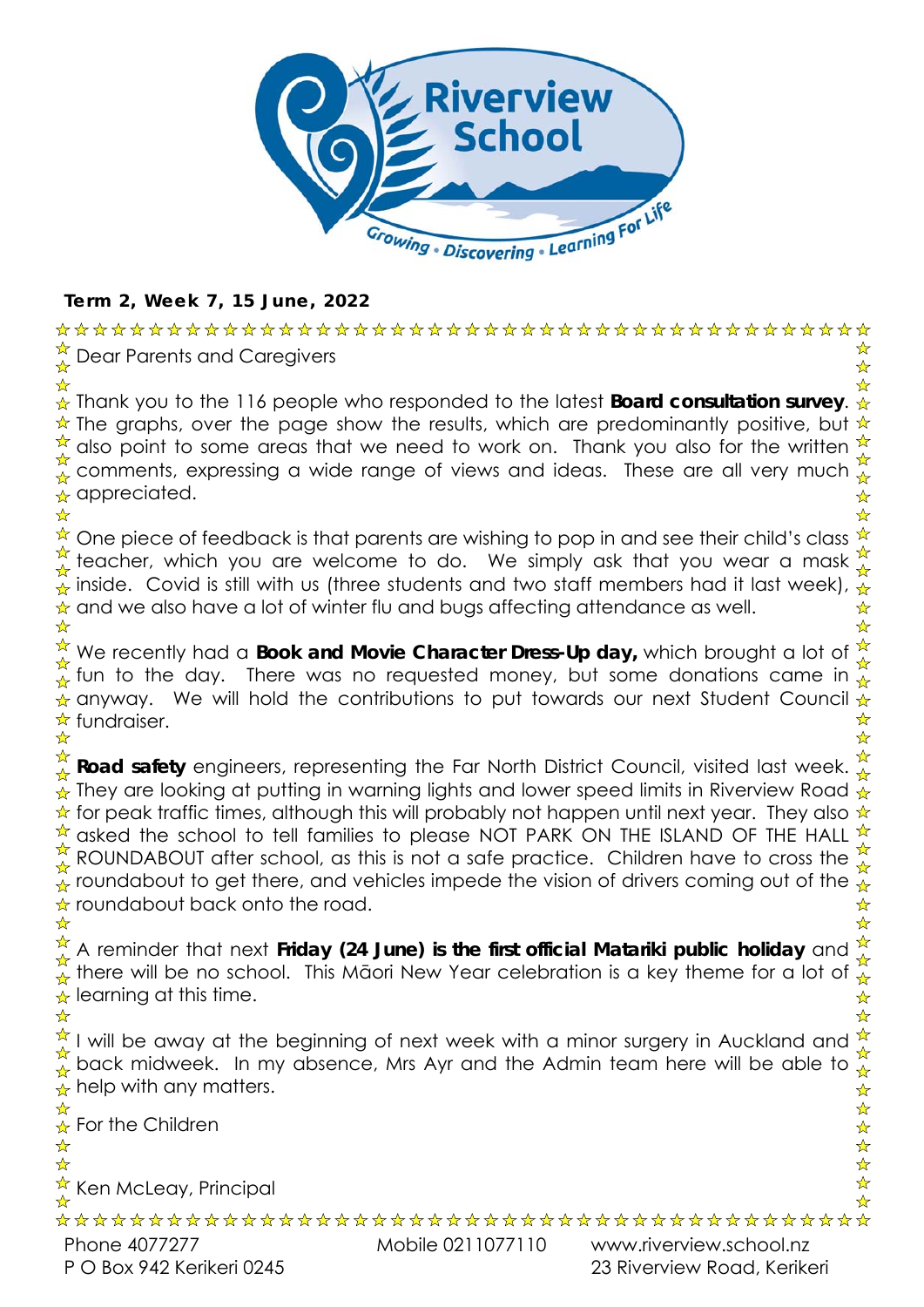### Riverview School Community Consultation Term 2 Week 5 2022

Have you felt welcomed by, valued by, satisfied with our school? 116 responses



During Covid lockdowns, did you feel confident that you had everything needed to support your child's learning at home?

113 responses



Are you happy with the way we communicate with you (ClassDojo, emails, texts, newsletters, phone calls)?

116 responses

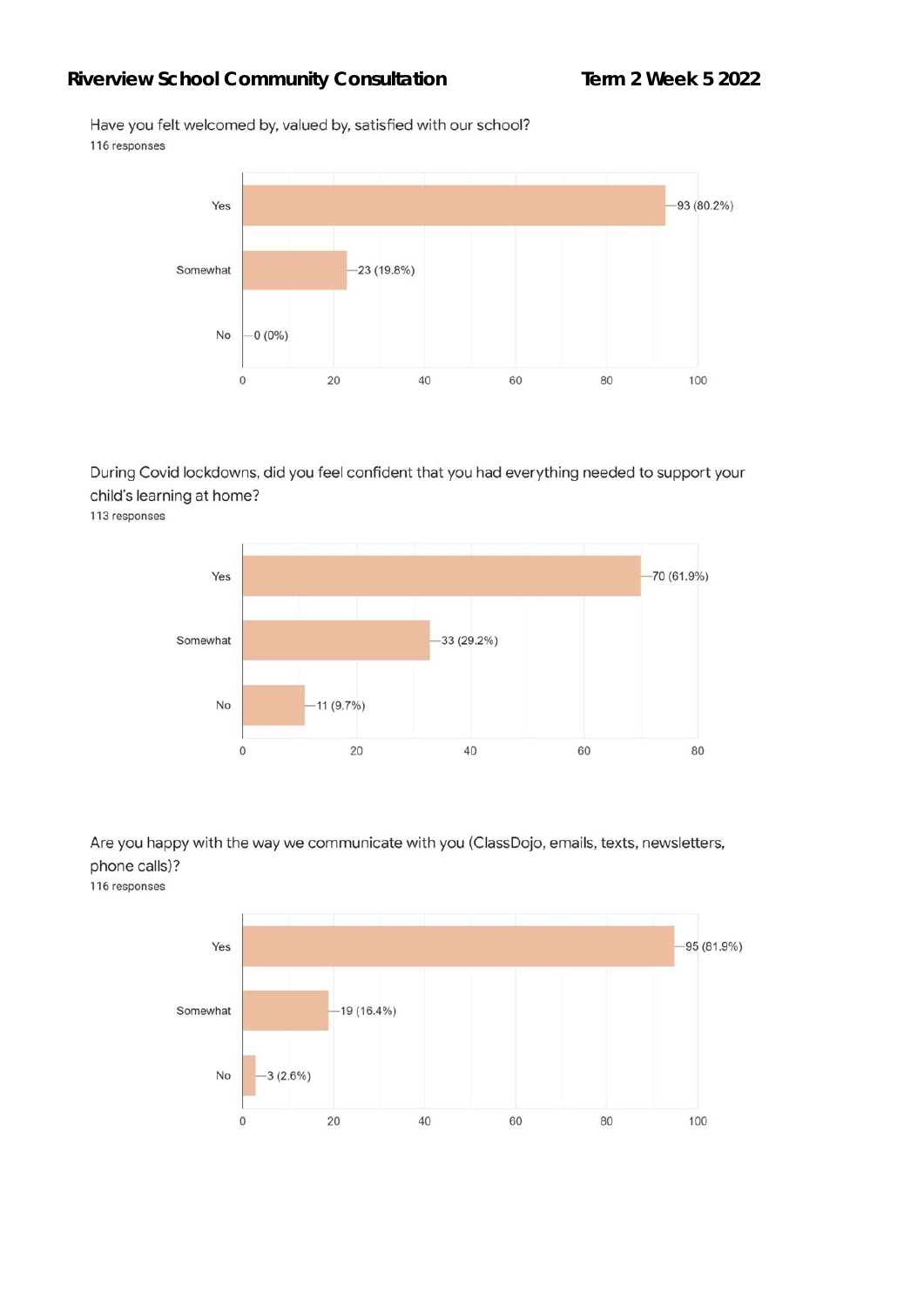In normal circumstances (no covid) would you feel comfortable about volunteering to support school activities (e.g. camps, the Bazaar) if you were available? 116 responses



#### Do you feel that your opinions are sought and taken seriously on matters relating to the Board and the school in general?

112 responses



Do you feel you were informed and/or consulted sufficiently in any matter pertaining to your own child's needs (learning needs, incidents at school, discipline, etc.)? 116 responses